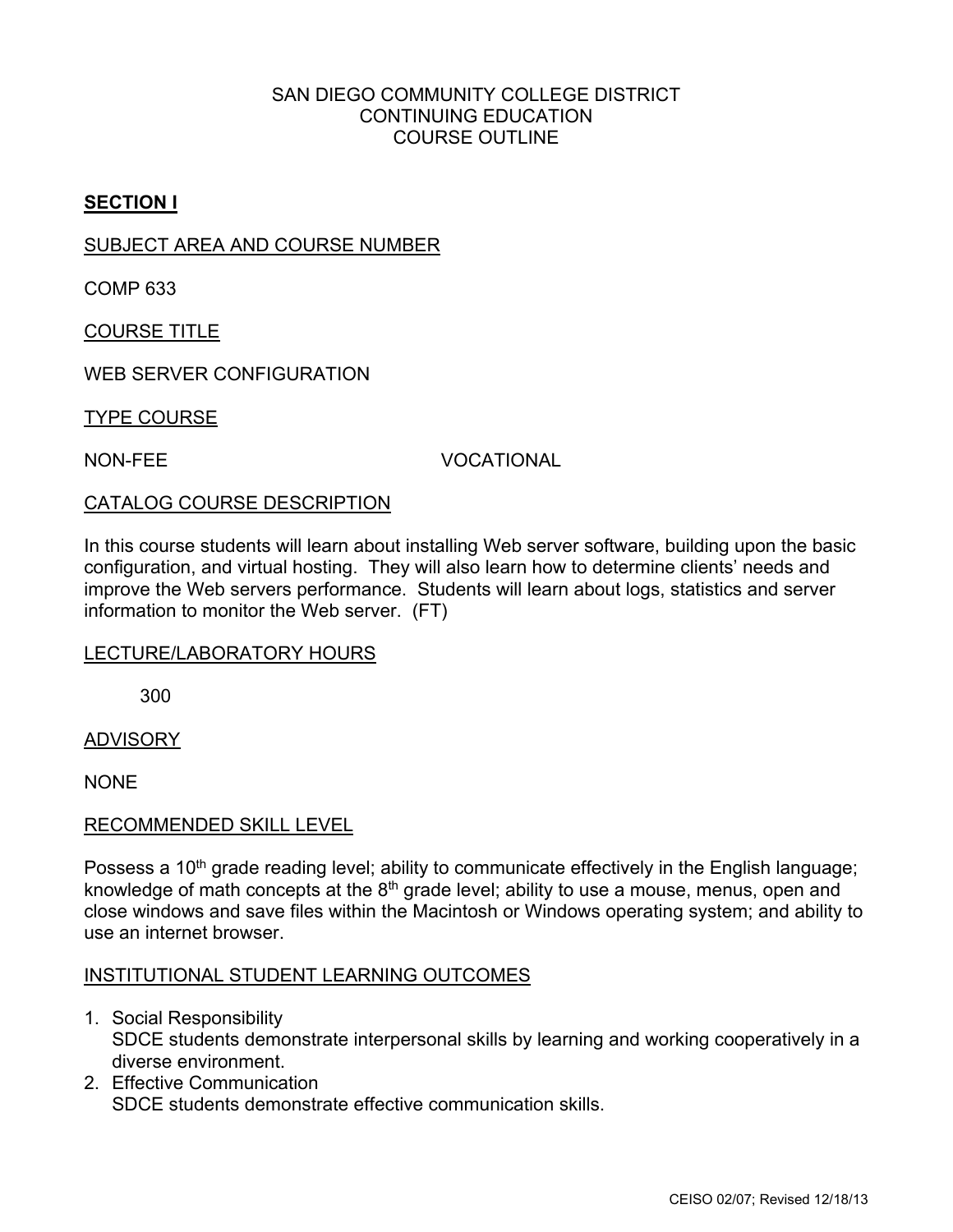# INSTITUTIONAL STUDENT LEARNING OUTCOMES (CONTINUED)

- 3. Critical Thinking SDCE students critically process information, make decisions, and solve problems independently or cooperatively.
- 4. Personal and Professional Development SDCE students pursue short term and life-long learning goals, mastering necessary skills and using resource management and self advocacy skills to cope with changing situations in their lives.

# COURSE GOALS

To provide instruction in the compilation and basic configurations of Web servers. Students will learn the technical aspects of Web servers including security and maintenance. Students will learn the importance of server side programming, log files, search engines, robots and automation. They will learn how to install Web server software, edit and build upon the basic configuration. They will also learn how to determine client needs, how to improve the Web server software's performance, virtual hosting, and how to monitor the server.

### COURSE OBJECTIVES

Upon successful completion of this course, students will demonstrate through theory and practical application, problem solving, critical thinking, written and oral communication and mathematical ability that they are able to:

- 1. Demonstrate knowledge of basic Web server configuration.
- 2. Demonstrate knowledge of basic server side programming.
- 3. Describe the purpose and use of log files.
- 4. Describe the purpose and use of search engines, robots and automation.
- 5. Describe how to start, stop, restart and test the server.
- 6. Describe how to build and edit Web server software from scratch.
- 7. Demonstrate how to configure Web server software.
- 8. Determine client needs.
- 9. Improve Web server performance.
- 10. Monitor Web server performance.
- 11. Describe how to host more than one site.

## **SECTION II**

### COURSE CONTENT AND SCOPE

- 1. Server Configuration
	- 1.1. Choosing web server software
		- 1.1.1. Server software options
		- 1.1.2. Installing a web server
	- 1.2. Customizing a web server 1.2.1. Typical server configuration options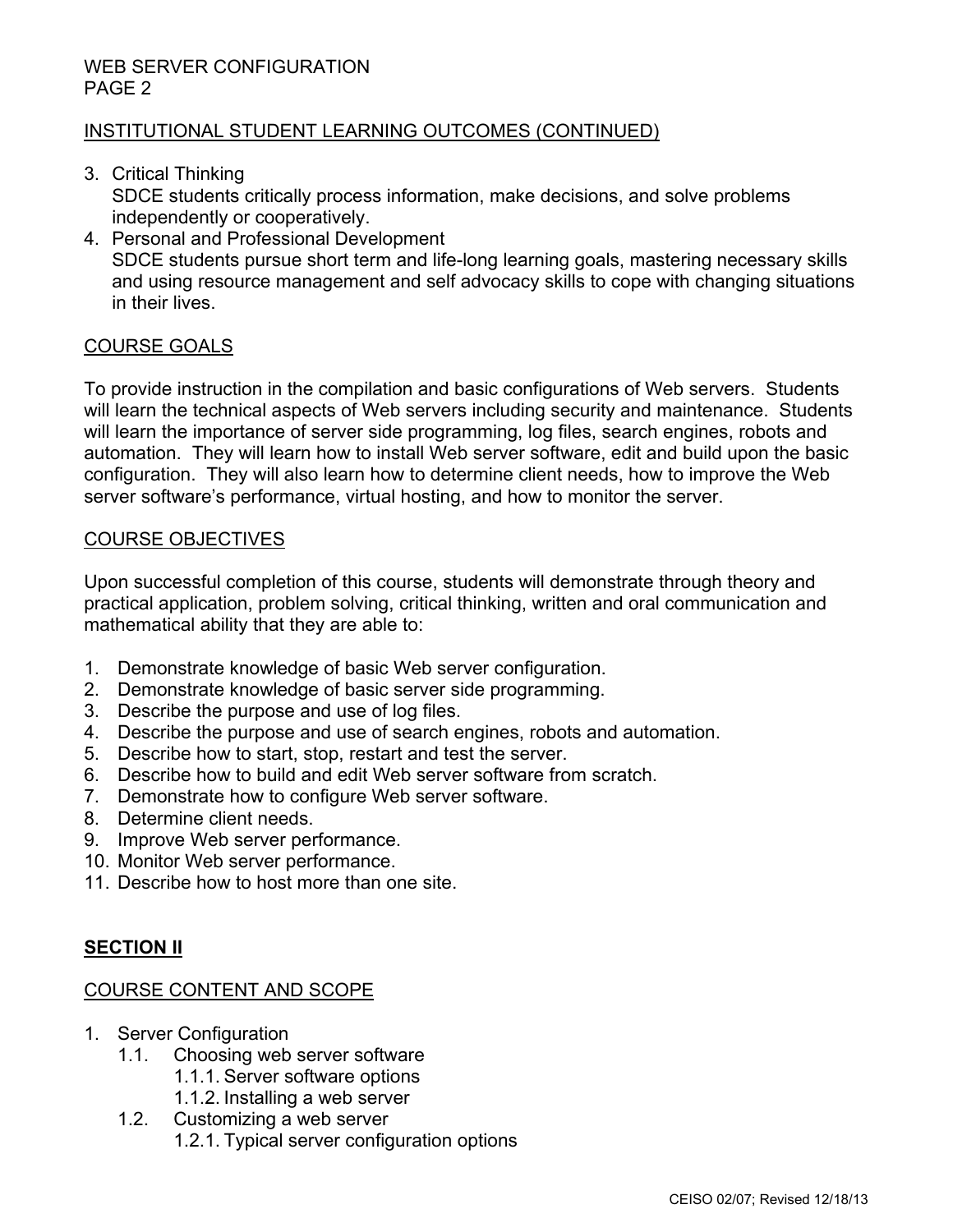# COURSE CONTENT AND SCOPE (CONTINUED)

- 1.3. Access control 1.3.1. Set permissions
	- 1.3.2. Limit access
- 1.4. Secure sockets layer (SSL) configuration 1.4.1. How SSL is used
- 1.5. Virtual hosts
	- 1.5.1. The basics of virtual hosting
	- 1.5.2. Configuring virtual hosts
- 2. Server-Side Programming
	- 2.1. Dynamic documents
	- 2.2. CGI and forms
	- 2.3. Server side includes
	- 2.4. Active server pages
	- 2.5. Servlets and java server pages
- 3. Log Files
	- 3.1. Log file formats
	- 3.2. Referrers
	- 3.3. Being proactive
	- 3.4. Site statistics
- 4. Search Engines, Robots, and Automation
	- 4.1. Search engines
	- 4.2. Publicizing sites
	- 4.3. Robots and spiders
	- 4.4. Automation
- 5. Getting Started With Apache
	- 5.1. Installing apache
	- 5.2. Basic configuration
	- 5.3. Starting, stopping and restarting the server
	- 5.4. Testing the server
	- 5.5. Graphical configuration tools
- 6. Building Apache
	- 6.1. Building apache from scratch
	- 6.2. Editing the configuration by hand and setting values
	- 6.3. Advanced building options
	- 6.4. Building modules with APACI and APXS
- 7. Configuring Apache
	- 7.1. Where apache looks for its configuration<br>7.2. How apache structures its configuration
	- 7.2. How apache structures its configuration<br>7.3. Where directives can go
	- Where directives can go
	- 7.4. Options and overrides<br>7.5. Restricting access with
	- Restricting access with allow and deny
	- 7.6. Directory listings
	- 7.7. Apache's environment
	- 7.8. Controlling responses and headers
	- 7.9. Sending content as-is
	- 7.10. Sending a content digest
	- 7.11. Handling the neighbors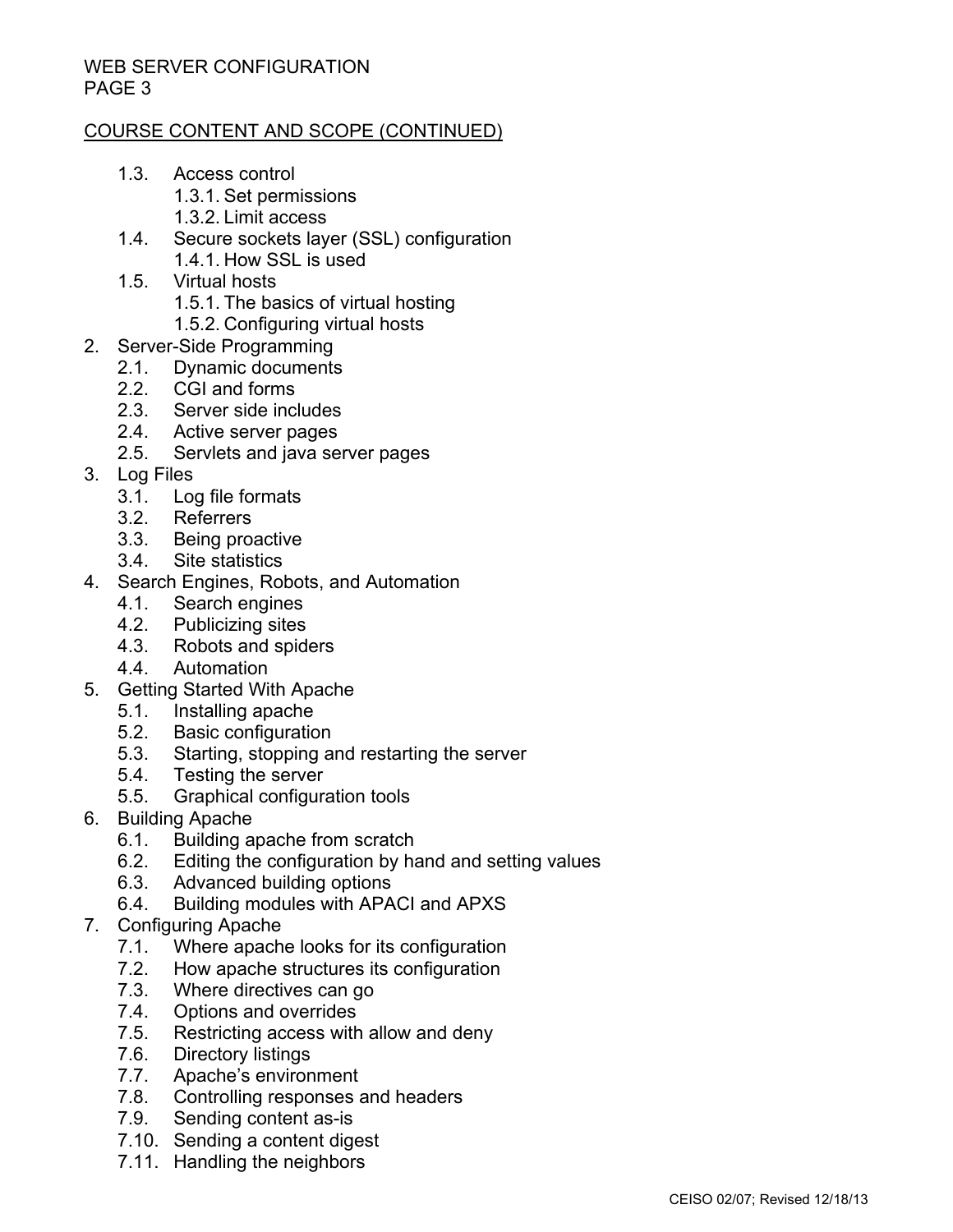# COURSE CONTENT AND SCOPE (CONTINUED)

- 8. Determining Client Needs
	- 8.1. Content handling and negotiation
	- 8.2. Error and response handling
	- 8.3. Aliases and redirection
	- 8.4. Server-side image maps
- 9. Improving Apache's Performance
	- 9.1. Apache's performance directives
	- 9.2. Configuring apache for better performance
	- 9.3. Proxying
	- 9.4. Caching
	- 9.5. Fault tolerance and clustering
- 10. Monitoring Apache
	- 10.1. Logs and logging
	- 10.2. Logs and statistics
	- 10.3. Server information
	- 10.4. User tracking
- 11. Virtual Hosting—Hosting More Than One Site
	- 11.1. User home pages
	- 11.2. Separate servers
	- 11.3. IP-based virtual hosting
	- 11.4. Issues affecting virtual hosting
	- 11.5. Dynamic virtual hosting

### APPROPRIATE READINGS

Appropriate readings may include, but are not limited to, periodicals, magazines, instructorwritten materials, manuals, computer based training on CD-ROMS (CBT), Web based training (WBT), instructor selected URLs and other publications related to the design and implementation of Web servers and the workings of the Web.

### WRITING ASSIGNMENTS

Appropriate writing assignments may include, but are not limited to, preparing text for an assigned project, keeping a journal on all laboratory and project work, creating Web pages, completing all assigned reports, performing mathematical calculations as assigned, and completing all written assignments.

### OUTSIDE ASSIGNMENTS

Outside assignments may include, but are not limited to, reading texts, reference resources or handouts; Internet sites, computer based training on CD-ROMS (CBT), Web based training (WBT), and research as needed to complete projects; and organizing and preparing written answers to assigned questions.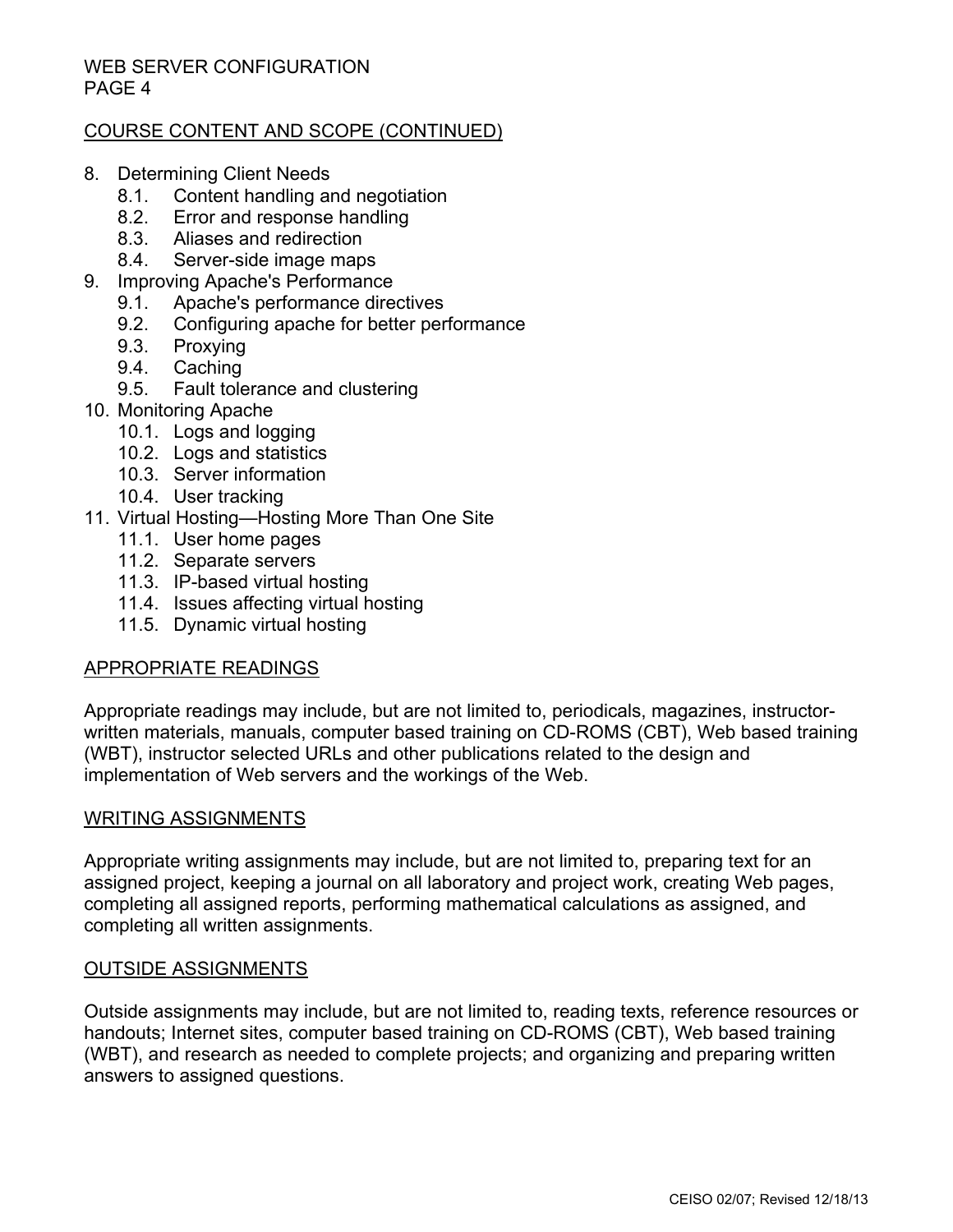# APPROPRIATE ASSIGNMENTS THAT DEMONSTRATE CRITICAL THINKING

Assignments which demonstrate critical thinking may include, but are not limited to, analysis and evaluation of reading assigned text and computer based training on CD-ROMS (CBT), Web based training (WBT) materials and utilize this analysis in classroom discussions, writing assignments, and in performing laboratory activities. Students must select and use appropriate methods and materials needed to complete laboratory assignments.

### EVALUATION

A student's grade will be based on multiple measures of performance. The assessment will measure development of independent critical thinking skills and will include evaluation of student's ability to:

- 1. Apply theory to assignments.
- 2. Complete all lessons, which may include CBT, WBT, and laboratory assignments.
- 3. Successfully complete all exams, including any online exams.
- 4. Perform on written, oral, or practical examinations.
- 5. Contribute to class discussions.
- 6. Maintain attendance per current policy.
- 7. Demonstrate ability to work independently and as a team member.
- 8. Demonstrate troubleshooting skills.
- 9. Demonstrate ability to help others learn.

Upon successful completion of each individual course a Certificate of Course Completion will be issued. Upon successful completion of all courses included in the program a Certificate of Program Completion will be issued.

## METHOD OF INSTRUCTION

Methods of instruction may include, but are not limited to, lecture, computer based training on CD-ROMS (CBT), Web based training (WBT), self-paced lab, demonstration, individualized study, use of audio-visual aids, group/team work, tutorials, outside assignments, guest lectures, field trips, and guided student job assignments. This course, or sections of this course, may be offered through distance education.

### TEXTS AND SUPPLIES

Texts:

*Administrating Web Servers, Security, and Maintenance*, Prentice Hall PTR, ISBN 0-13-022534-7

*Professional Apache*, Wrox Press Ltd., ISBN 1-861003-02-1

Professional Apache 2.0, Peter Wainwright, Poornachandra, Dr. Sarang, Afrasiab Ahmad, Sean Chittneden, Vivek Chopra, Micheal Link, Stephen G. Wadlow, Mathew Antony; Wrox Press; ISBN-10: 1861007221

*Linux Web Server Toolkit*, Nicholas Wells, IDG Books Worldwide (205); March 1998, ISBN: 0764531670